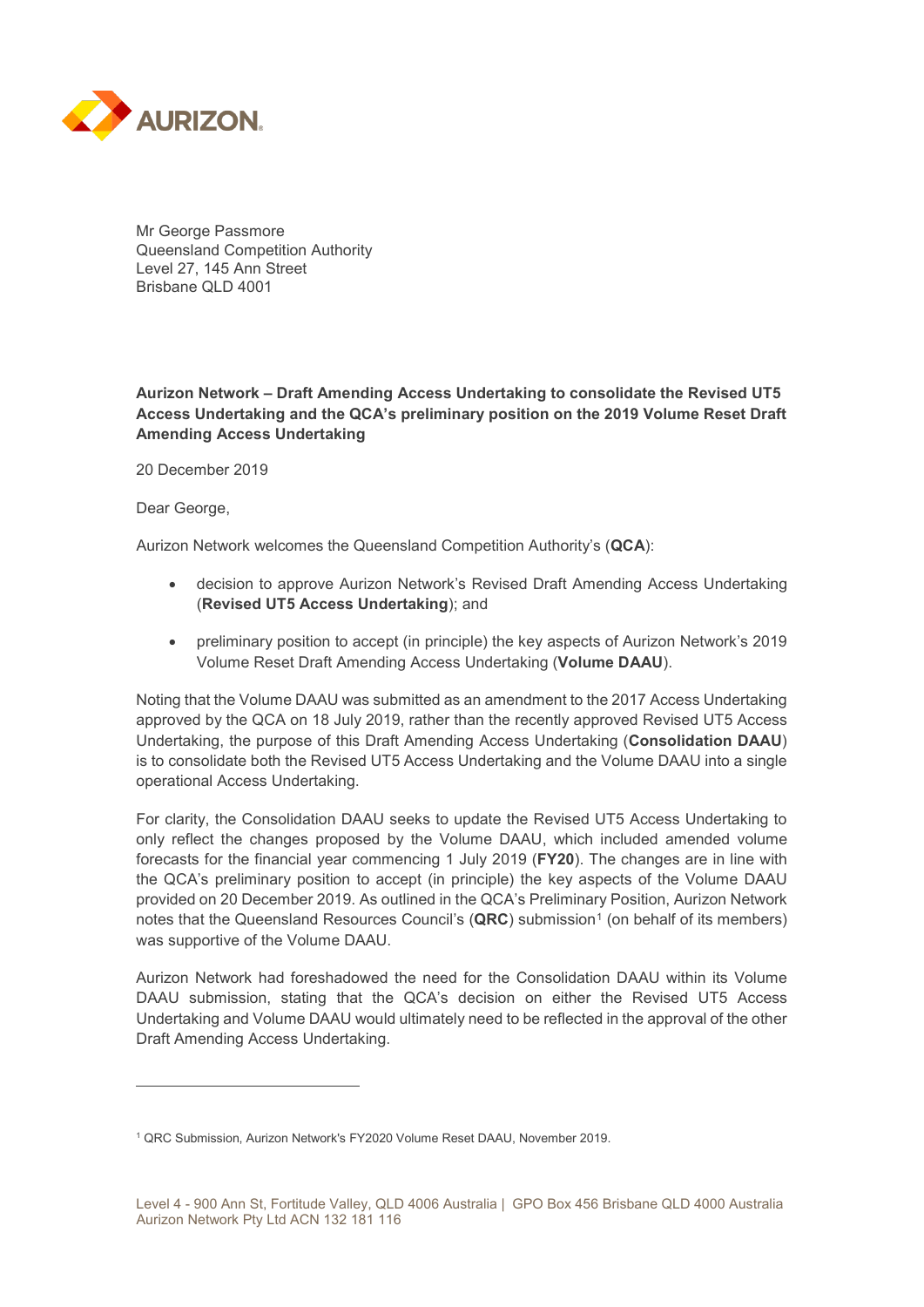Furthermore, Aurizon Network recognises that the Consolidation DAAU will ultimately impact the 'final' Allowable Revenues and Reference Tariffs that will apply in FY20. Upon receipt of a QCA Final Decision on this Consolidation DAAU, Aurizon Network will update FY20 Reference Tariffs and calculate Adjustment Charges to complete a single, all-encompassing financial reconciliation for FY20, including the revenue differences from the Revised UT5 Access Undertaking. It should be noted that the QRC's submission on the Volume DAAU[2](#page-1-0) agreed that "calculating a combined Adjustment Charge following the approval of the later of the two DAAUs is a sensible and efficient approach."

Aurizon Network has provided the Consolidation DAAU in both clean and mark-up form. Detailed financial models in support of the Consolidation DAAU will be provided directly to the QCA. Aurizon Network claims confidentiality over the financial models as they contain customer specific information.

Should you have any queries in relation to this submission, please do not hesitate to contact Michael Bray on [michael.bray@aurizon.com.au.](mailto:michael.bray@aurizon.com.au)

Yours sincerely,

Loretta Lynch Head of Finance and Regulation Network Aurizon Network Pty Ltd

<span id="page-1-0"></span> $\overline{a}$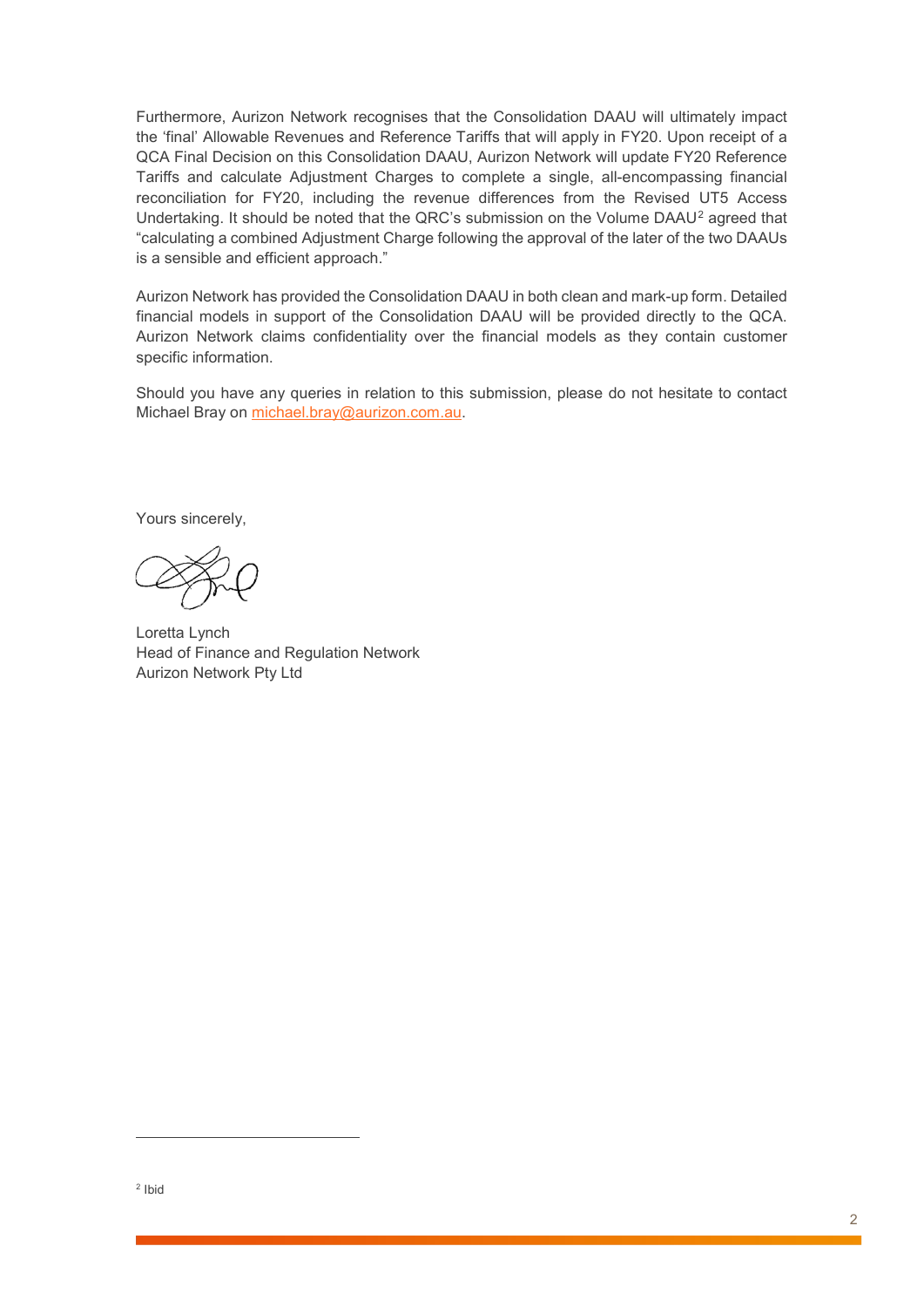# **Appendix A: Revised UT5 DAAU and 2019 Volume Reset DAAU Reference Tariffs and System Allowable Revenues**

The following tables outline the Adjusted Allowable Revenues and Reference Tariffs that account for all amendments contained within both the Revised UT5 DAAU and 2019 Volume Reset DAAU.

| <b>Financial Year</b> | A I 1 | AT <sub>2</sub> | A13  | AT <sub>4</sub> | A15  | EC.  | <b>QCA Levy</b> |
|-----------------------|-------|-----------------|------|-----------------|------|------|-----------------|
| <b>Blackwater</b>     | ი 95  | 2,318.56        | 7 34 | 2 62            | 2.97 | N 86 |                 |
| Goonyella             | 66    | 1.468.94        |      | -99             | 54   | 86   |                 |
| Moura                 | 177   | 686.69          | 7 71 | .25             |      |      |                 |
| Newlands              |       | 310.52          | 69   | -60             |      |      |                 |
|                       |       | 14.414.93       | 36   |                 |      |      |                 |

### **Table 1. FY2020 Reference Tariffs**

#### **Table 2. FY2020 Allowable Revenues (\$m)**

| <b>Revenue</b>    | <b>Allowable Revenue (\$m)</b> |                 |  |  |
|-------------------|--------------------------------|-----------------|--|--|
| <b>Tariff</b>     | $AT2-4$                        | AT <sub>5</sub> |  |  |
| <b>Blackwater</b> | 374.8                          | 80.6            |  |  |
| Goonyella         | 284.3                          | 60.3            |  |  |
| Moura             | 44.9                           |                 |  |  |
| Newlands          | 17.0                           |                 |  |  |
| <b>GAPE</b>       | 123.4                          |                 |  |  |

### **Table 3. FY2020 Volume Forecast**

| <b>Net Tonnes</b> | <b>FY2020</b> |
|-------------------|---------------|
| <b>Blackwater</b> | 65.4          |
| Goonyella         | 126.1         |
| Moura             | 16.5          |
| <b>Newlands</b>   | 13.2          |
| <b>GAPE</b>       | 18.9          |
| <b>Total</b>      | 240.0         |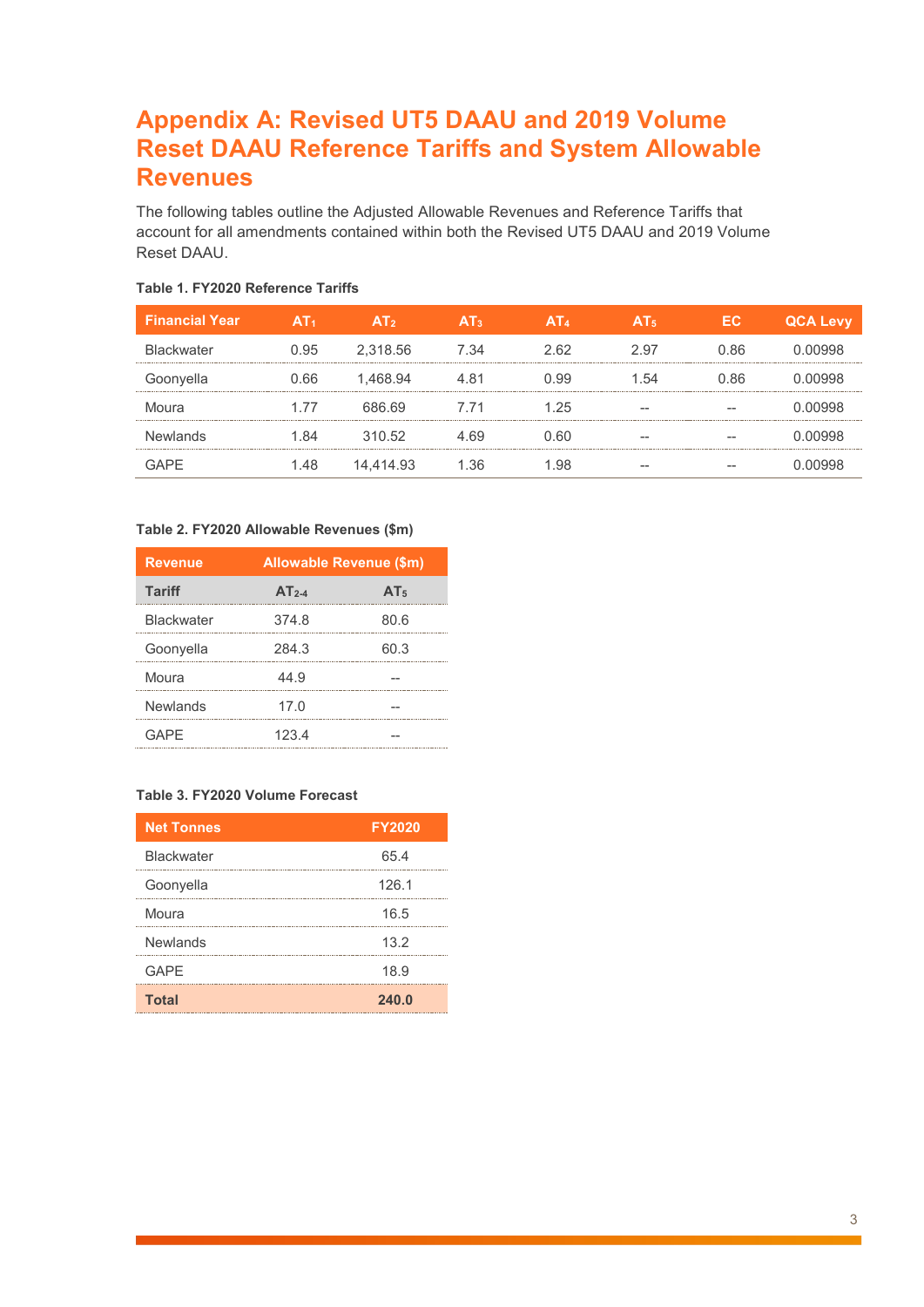**Appendix B: Draft Amending Access Undertaking (Clean)**